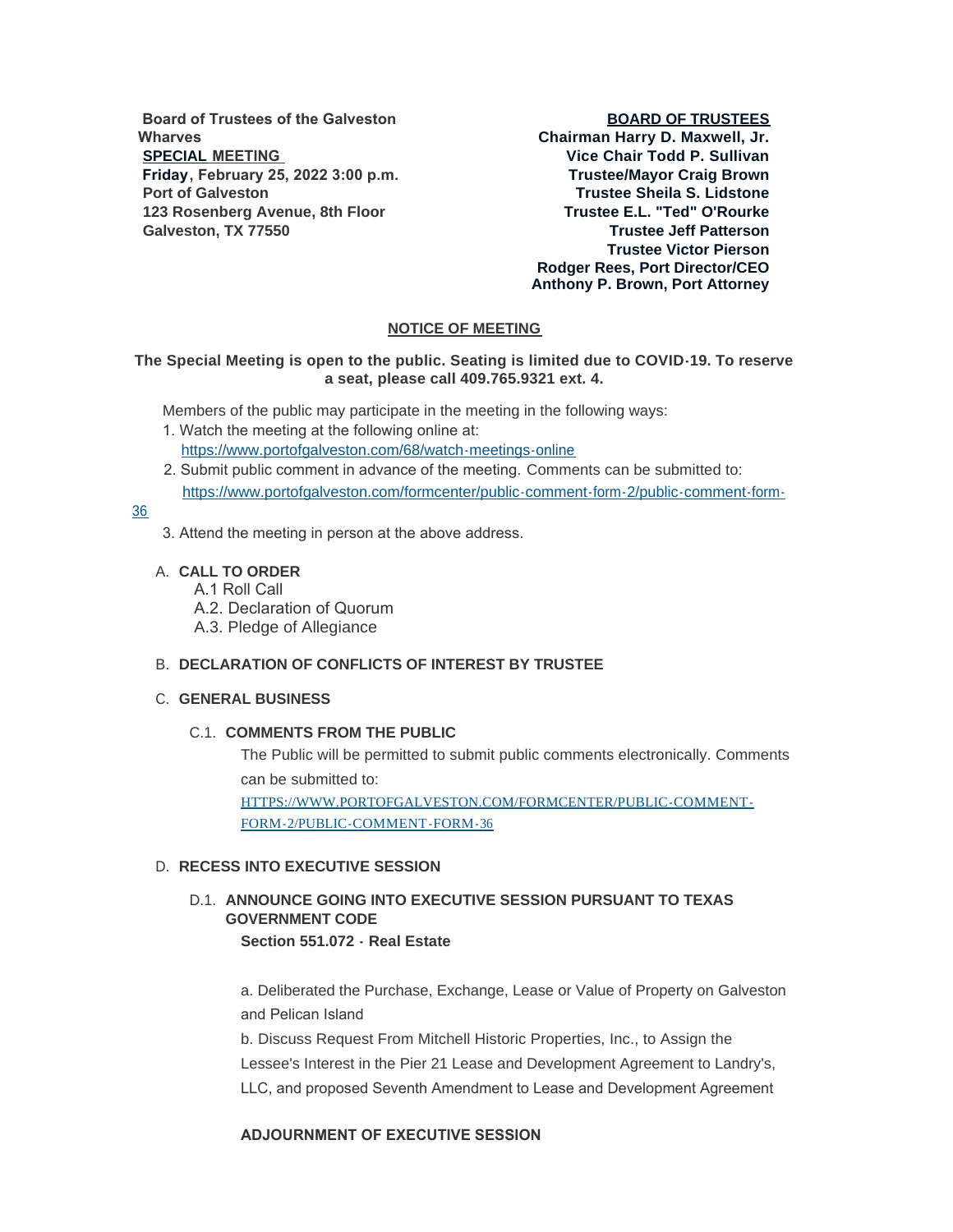# **RECONVENE SPECIAL MEETING** E.

**Discuss And Consider Action, If Any, On Specific Matters Discussed In**  E.1. **Executive Session Which Were Listed On The Agenda In Sufficient Detail To Provide Notice To The Public As Required By The Texas Open Meetings Act** 

# **BUSINESS ITEMS** F.

**Discuss And Consider Approval Of Lessor's Consent To Assignment And**  F.1. **Assumption Of Ground Lease, From Mitchell Historic Properties, LLC To Landry's, LLC**

Documents:

### [F1.PDF](https://www.portofgalveston.com/AgendaCenter/ViewFile/Item/4711?fileID=8379)

**Discuss And Consider Approval Of Seventh Amendment To Pier 21 Lease**  F.2. **And Development Agreement**

Documents:

### [F2.PDF](https://www.portofgalveston.com/AgendaCenter/ViewFile/Item/4712?fileID=8378)

# G. COMMENTS FROM THE BOARD OF TRUSTEES

Pursuant to Texas Government Code Section 551.0415, Trustees may report on any of the following items:

- 1. Expressions of thanks, gratitude, and condolences
- 2. Information regarding holiday schedules
- 3. Honorary or salutary recognition of a public official, public employee, or other citizen
- 4. Reminders regarding Galveston Wharves events
- 5. Reminders regarding community events
- 6. Health and safety announcements

# G.1. **ADJOURNMENT**

THE ITEMS LISTED FOR THE CONSENT AGENDA ARE CONSIDERED ROUTINE AND WILL NOT BE DISCUSSED UNLESS A TRUSTEE DESIRES TO DISCUSS – AS IS THE CASE, THAT SUCH ITEM WILL BE REMOVED FROM THE CONSENT AGENDA AND CONSIDERED PRIOR TO THE REGULAR AGENDA ITEMS. AS USED IN THIS NOTICE, THE TERM "EXECUTIVE SESSION" MEANS A "CLOSED MEETING" AS DEFINED IN TEXAS GOVERNMENT CODE CHAPTER 551, THE OPEN MEETINGS ACT. THE BOARD RESERVES THE RIGHT TO ADJOURN INTO EXECUTIVE SESSION AT ANY TIME DURING THE COURSE OF THIS MEETING TO DISCUSS ANY SUBJECT, INCLUDING WITHOUT LIMITATION ANY SUBJECT APPEARING ON THIS AGENDA, AS AUTHORIZED BY THE OPEN MEETINGS ACT. FOLLOWING ANY EXECUTIVE SESSION, THE BOARD IN OPEN SESSION MAY TAKE A FINAL ACTION, DECISION, OR VOTE ON A MATTER DELIBERATED IN EXECUTIVE SESSION, AS AUTHORIZED BY THE OPEN MEETINGS ACT.

**I certify that the above Notice of Meeting was posted in a place convenient**